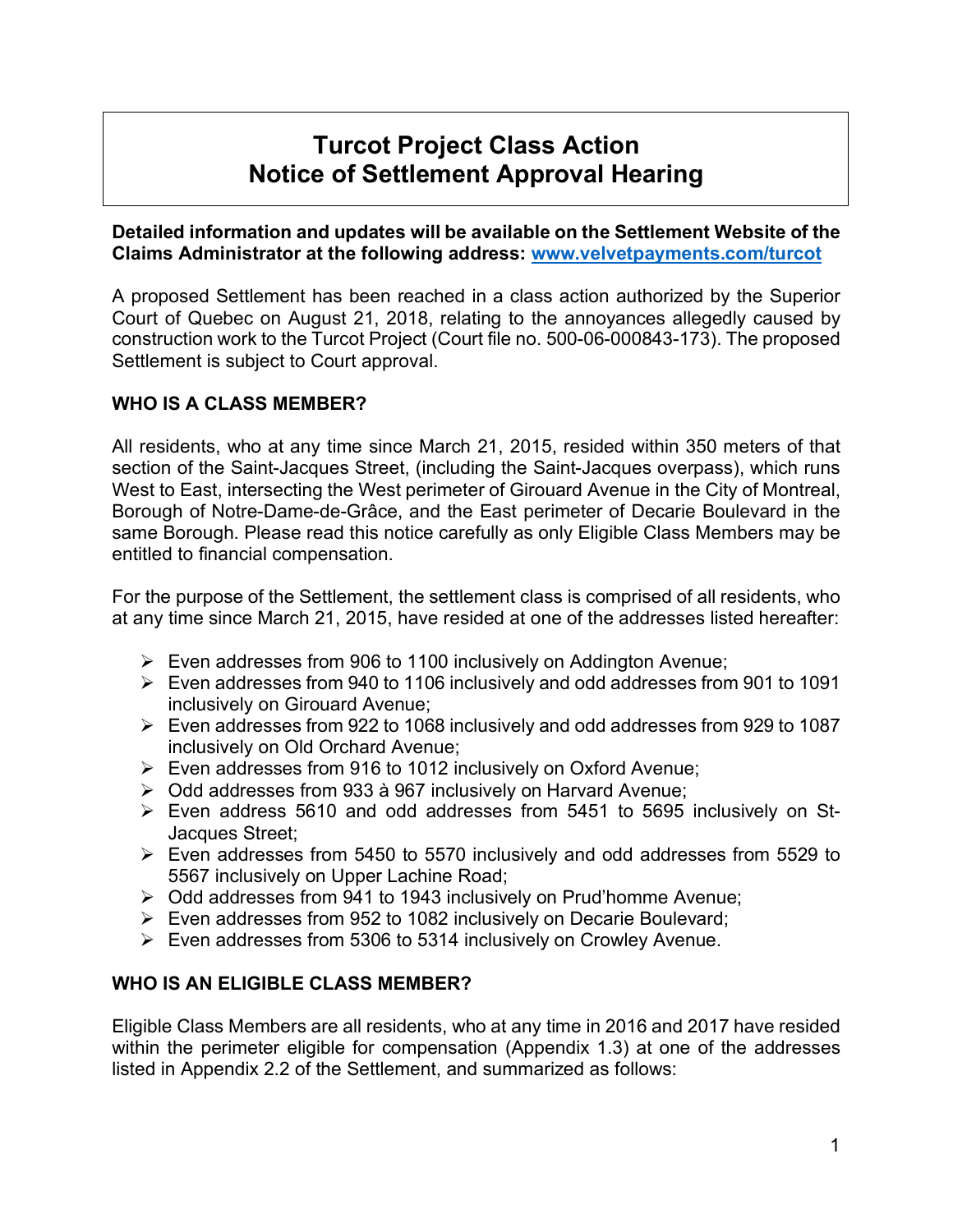- $\triangleright$  Even addresses from 906 to 972 inclusively on Addington Avenue;
- $\triangleright$  Odd addresses from 901 to 923 inclusively on Girouard Avenue;
- $\triangleright$  Odd addresses from 5451 to 5493 inclusively on St-Jacques Street.

## **WHAT IS THIS CASE ABOUT?**

The lawsuit claims that the *ministère des Transports du Québec* acted negligently and in violation of the rights of Class Members to peaceful enjoyment of their property. It further alleges that the noise and pollution from the repairs to the Turcot Project have caused Class members abnormal inconveniences. The Defendant denies having any liability.

### **WHAT DOES THIS SETTLEMENT PROVIDE?**

Pursuant to the proposed Settlement, a settlement fund of \$168,000 will be used to compensate Eligible Class Members in the amount of \$85 per month per person before deductions for 2016 and \$55 per month per person before deductions for 2017. The fees of the plaintiff's attorneys, up to a maximum of \$56,100 plus applicable taxes, and their costs and disbursements of up to \$3,500, including taxes, shall be paid from the settlement fund, subject to the Court's approval. As well, the amount of compensation may increase or decrease depending on the number of claimants. Eligible Settlement Class Members who submit a valid and timely Claim Form may receive compensation (in the form of an Interac e-Transfer). The Claim Form will be available on the Settlement Website www.velvetpayments.com/turcot.

Only Eligible Class Members may qualify to receive compensation under the proposed settlement as described in this Notice.

### **WHAT ARE YOUR OPTIONS?**

If you are a Class Member, you may (1) object to the Settlement; (2) exclude yourself; and/or (3) do nothing. If you don't want to be legally bound by the Settlement, you must exclude yourself. To do so, you have until **October 12, 2020** to advise the clerk of the Superior Court of Quebec, District of Montreal, at 1 Notre-Dame Street East, Montreal, Quebec, H2Y 1B6, by registered mail. Please make sure to include file no. 500-06- 000843-173 in your correspondence. Anyone who opts out cannot object to the Settlement and may be eligible to pursue an individual claim. In general, only those persons who wish to bring an individual action at their own expense have the interest to exclude themselves from a class action. If you do nothing, you will stay in the Class. If you stay in the Class, you may object to the Settlement by submitting a written objection to the Court clerk by no later than **October 12, 2020**.

#### **WHEN AND WHERE WILL THE COURT DECIDE TO APPROVE THE SETTLEMENT OR NOT?**

The Superior Court of Quebec must be satisfied that the Settlement is fair, reasonable and in the best interests of Class Members. The Settlement Approval Hearing will take